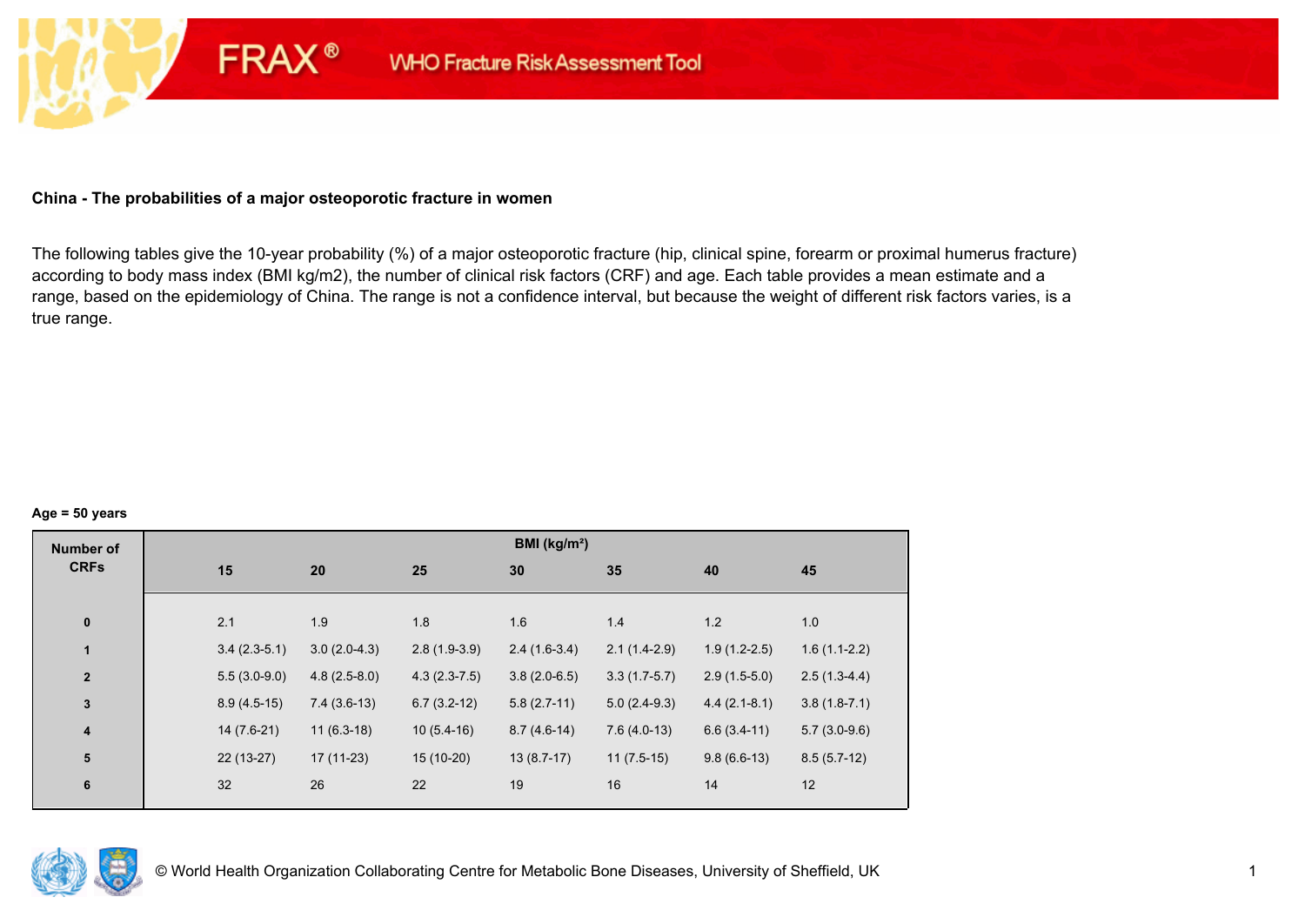# **Age = 55 years**

**FRAX®** 

| <b>Number of</b> |                |                |                | BMI ( $kg/m2$ ) |                |                |                |
|------------------|----------------|----------------|----------------|-----------------|----------------|----------------|----------------|
| <b>CRFs</b>      | 15             | 20             | 25             | 30              | 35             | 40             | 45             |
|                  |                |                |                |                 |                |                |                |
| $\bf{0}$         | 2.8            | 2.5            | 2.3            | 2.0             | 1.8            | 1.5            | 1.3            |
| $\mathbf{1}$     | $4.6(3.3-6.7)$ | $4.0(2.8-5.6)$ | $3.6(2.5-5.0)$ | $3.2(2.2-4.3)$  | $2.7(1.9-3.7)$ | $2.4(1.6-3.2)$ | $2.1(1.4-2.8)$ |
| $\mathbf{2}$     | $7.5(4.3-12)$  | $6.3(3.5-10)$  | $5.6(3.1-9.4)$ | $4.9(2.6-8.2)$  | $4.2(2.3-7.2)$ | $3.7(2.0-6.3)$ | $3.2(1.7-5.5)$ |
| $\mathbf 3$      | $12(6.4-19)$   | $9.7(5.0-17)$  | $8.6(4.3-15)$  | $7.4(3.7-13)$   | $6.4(3.2-12)$  | $5.6(2.7-10)$  | $4.9(2.4-8.9)$ |
| $\boldsymbol{4}$ | 18 (11-27)     | $15(8.8-23)$   | $13(7.3-20)$   | $11(6.2-18)$    | $9.7(5.3-16)$  | $8.4(4.6-14)$  | $7.3(3.9-12)$  |
| ${\bf 5}$        | 28 (18-34)     | 22 (15-28)     | 19 (13-25)     | 16 (11-22)      | 14 (9.8-19)    | $12(8.5-17)$   | $11(7.4-14)$   |
| 6                | 41             | 33             | 27             | 24              | 21             | 18             | 16             |
|                  |                |                |                |                 |                |                |                |

## **Age = 60 years**

| <b>Number of</b> |                |                |                | BMI ( $kg/m2$ ) |                |                |                |
|------------------|----------------|----------------|----------------|-----------------|----------------|----------------|----------------|
| <b>CRFs</b>      | 15             | 20             | 25             | 30              | 35             | 40             | 45             |
|                  |                |                |                |                 |                |                |                |
| $\bf{0}$         | 3.9            | 3.4            | 3.1            | 2.6             | 2.3            | 2.0            | 1.7            |
| $\mathbf{1}$     | $6.3(4.6-8.9)$ | $5.3(3.8-7.2)$ | $4.8(3.3-6.3)$ | $4.1(2.8-5.5)$  | $3.6(2.5-4.7)$ | $3.1(2.1-4.1)$ | $2.7(1.8-3.5)$ |
| $\mathbf{2}$     | $10(6.1-15)$   | $8.3(4.9-13)$  | $7.3(4.1-12)$  | $6.3(3.5-10)$   | $5.4(3.0-8.9)$ | $4.7(2.6-7.8)$ | $4.1(2.2-6.8)$ |
| $\mathbf{3}$     | 16 (9.4-24)    | $13(7.2-21)$   | $11(5.9-19)$   | $9.5(5.0-16)$   | $8.2(4.3-14)$  | $7.1(3.7-12)$  | $6.2(3.1-11)$  |
| $\boldsymbol{4}$ | 24 (15-34)     | 19 (12-29)     | 16 (10-25)     | $14(8.5-22)$    | $12(7.2-19)$   | $11(6.1-17)$   | $9.2(5.2-15)$  |
| 5                | $35(25-43)$    | 28 (20-35)     | 24 (17-31)     | $21(15-27)$     | 18 (13-23)     | 16 (11-20)     | $13(9.6-18)$   |
| 6                | 49             | 40             | 34             | 30              | 26             | 22             | 19             |

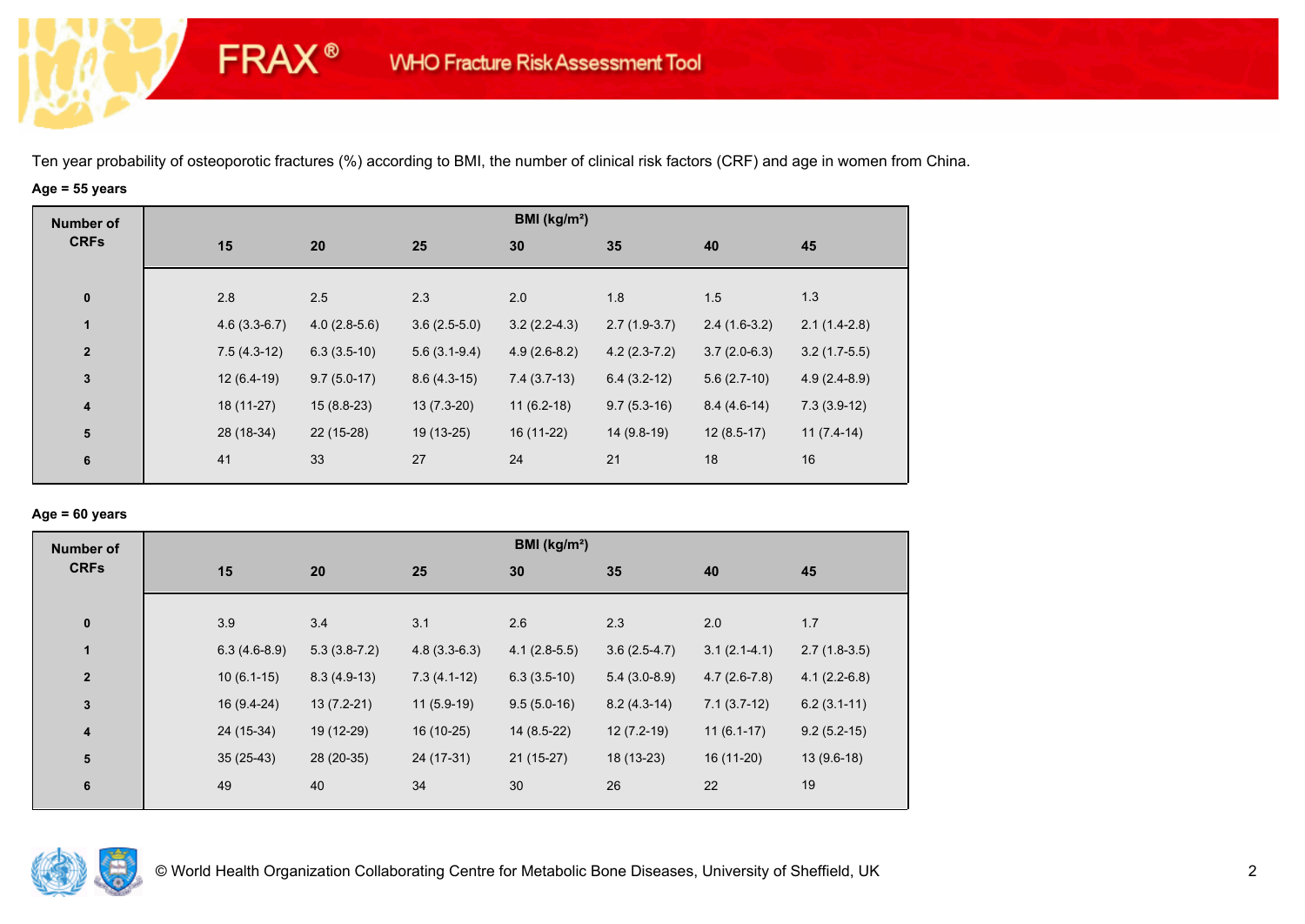# **Age = 65 years**

**FRAX®** 

| <b>Number of</b>        |               |                |                | BMI ( $kg/m2$ ) |                |                |                |
|-------------------------|---------------|----------------|----------------|-----------------|----------------|----------------|----------------|
| <b>CRFs</b>             | 15            | 20             | 25             | 30              | 35             | 40             | 45             |
|                         |               |                |                |                 |                |                |                |
| $\bf{0}$                | 5.2           | 4.3            | 3.8            | 3.3             | 2.8            | 2.4            | 2.1            |
| $\mathbf{1}$            | $8.3(6.2-11)$ | $6.8(4.9-8.9)$ | $5.9(4.2-7.6)$ | $5.0(3.6-6.5)$  | $4.3(3.0-5.6)$ | $3.7(2.6-4.8)$ | $3.2(2.2-4.1)$ |
| $\overline{2}$          | $13(8.4-19)$  | $10(6.5-15)$   | $9.0(5.3-14)$  | $7.7(4.5-12)$   | $6.6(3.8-10)$  | $5.7(3.3-9.0)$ | $4.9(2.8-7.9)$ |
| $\mathbf{3}$            | $20(13-28)$   | 16 (9.9-24)    | 14 (7.8-22)    | $12(6.6-19)$    | $9.9(5.5-16)$  | $8.5(4.7-14)$  | $7.3(3.9-12)$  |
| $\overline{\mathbf{4}}$ | 29 (19-39)    | 24 (16-33)     | $20(13-30)$    | 17 (11-26)      | $15(9.3-22)$   | $13(7.8-19)$   | $11(6.6-17)$   |
| ${\bf 5}$               | 41 (31-49)    | $34(25-41)$    | 29 (22-36)     | $25(18-31)$     | $21(16-27)$    | 18 (13-24)     | $16(11-21)$    |
| 6                       | 55            | 47             | 40             | 35              | 30             | 26             | 22             |
|                         |               |                |                |                 |                |                |                |

## **Age = 70 years**

| <b>Number of</b>        |              |               |                | BMI (kg/m <sup>2</sup> ) |                |                |                |
|-------------------------|--------------|---------------|----------------|--------------------------|----------------|----------------|----------------|
| <b>CRFs</b>             | 15           | 20            | 25             | 30                       | 35             | 40             | 45             |
| $\pmb{0}$               | 6.7          | 5.4           | 4.7            | 3.9                      | 3.3            | 2.8            | 2.4            |
| $\mathbf{1}$            | $11(7.9-13)$ | $8.4(6.3-11)$ | $7.1(5.2-8.9)$ | $5.9(4.4-7.6)$           | $5.0(3.7-6.4)$ | $4.2(3.1-5.5)$ | $3.6(2.6-4.7)$ |
| $\overline{\mathbf{2}}$ | $17(11-23)$  | $13(8.5-18)$  | $11(6.8-15)$   | $8.9(5.7-12)$            | $7.5(4.7-11)$  | $6.3(4.0-8.9)$ | $5.3(3.3-7.5)$ |
| $\mathbf 3$             | 25 (17-35)   | $20(13-29)$   | 16 (10-24)     | $13(8.5-20)$             | $11(7.0-17)$   | $9.4(5.8-14)$  | $7.9(4.9-12)$  |
| $\overline{\mathbf{4}}$ | 37 (27-49)   | $30(21-41)$   | 24 (17-34)     | 20 (14-29)               | $17(12-24)$    | $14(9.6-21)$   | $12(8.0-17)$   |
| ${\bf 5}$               | 50 (44-59)   | 43 (37-52)    | $35(29-43)$    | $30(24-37)$              | $25(20-31)$    | $21(17-26)$    | 17 (14-22)     |
| 6                       | 63           | 57            | 49             | 42                       | 36             | 30             | 25             |

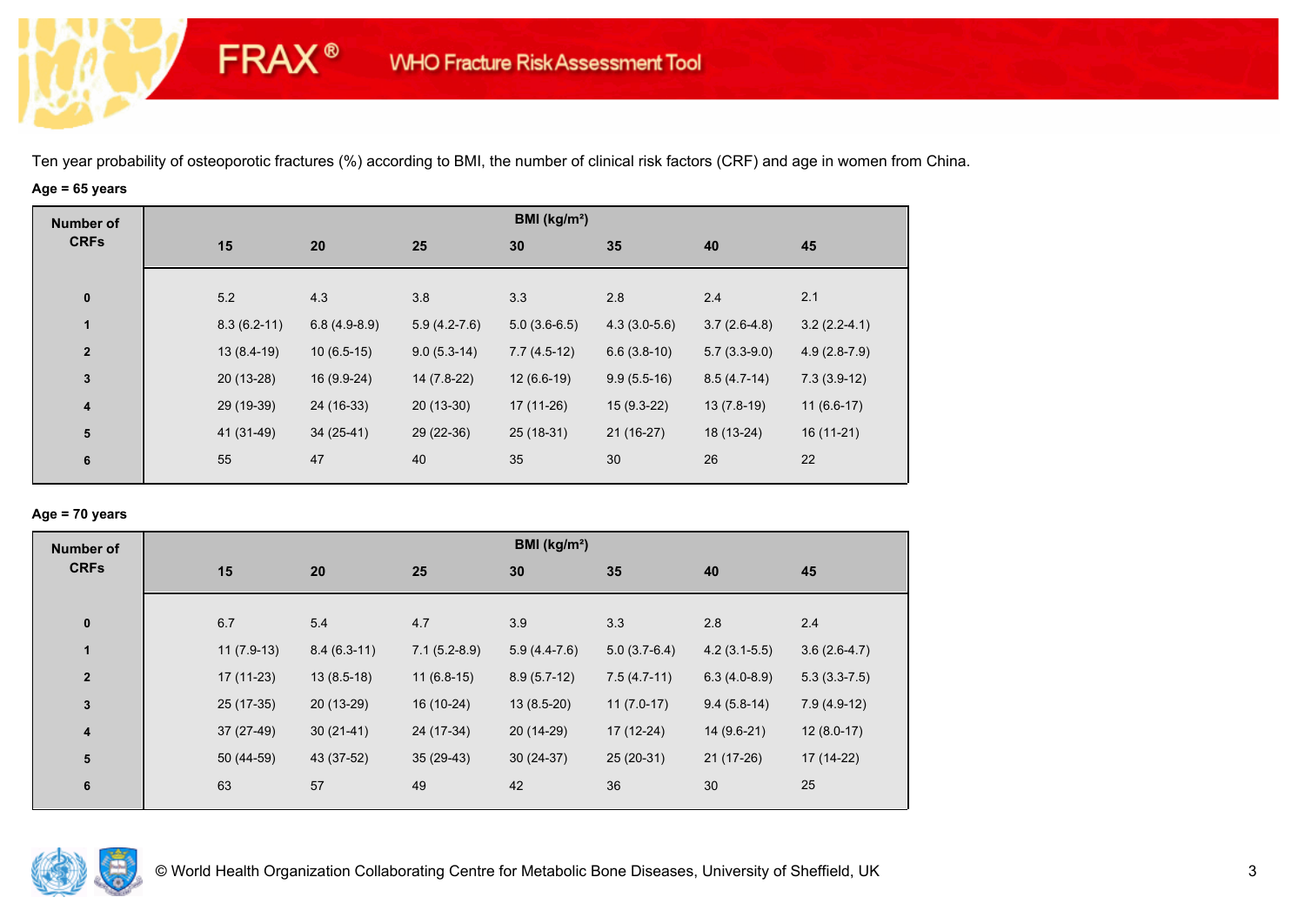# **Age = 75 years**

**FRAX®** 

| <b>Number of</b>        |    |             |              |               | BMI (kg/m <sup>2</sup> ) |                |                |                |
|-------------------------|----|-------------|--------------|---------------|--------------------------|----------------|----------------|----------------|
| <b>CRFs</b>             |    | 15          | 20           | 25            | 30                       | 35             | 40             | 45             |
| $\bf{0}$                |    | 8.2         | 6.8          | 5.8           | 4.8                      | 4.0            | 3.4            | 2.8            |
| $\mathbf{1}$            |    | 14 (9.6-20) | $11(7.8-15)$ | $8.9(6.5-11)$ | $7.4(5.4-9.2)$           | $6.1(4.4-7.5)$ | $5.1(3.7-6.1)$ | $4.2(3.0-5.2)$ |
| $\overline{2}$          |    | $22(13-33)$ | 17 (11-26)   | 14 (8.7-20)   | $11(7.1-16)$             | $9.4(5.8-13)$  | $7.7(4.8-11)$  | $6.4(4.0-8.9)$ |
| $\mathbf{3}$            |    | $32(20-47)$ | 27 (17-39)   | $22(13-31)$   | 18 (11-26)               | $15(8.9-22)$   | $12(7.3-18)$   | $9.7(5.9-14)$  |
| $\overline{\mathbf{4}}$ |    | 45 (30-58)  | 40 (25-53)   | $33(21-45)$   | 27 (17-38)               | 22 (14-32)     | 18 (12-27)     | $15(9.4-22)$   |
| ${\bf 5}$               |    | 58 (44-67)  | 54 (39-63)   | 47 (34-56)    | 40 (29-49)               | $33(24-42)$    | 28 (20-35)     | 23 (16-29)     |
| $\bf 6$                 | 69 |             | 67           | 62            | 55                       | 47             | 40             | 34             |

## **Age = 80 years**

| <b>Number of</b> |             |              |              | BMI ( $kg/m2$ ) |                |                |                |
|------------------|-------------|--------------|--------------|-----------------|----------------|----------------|----------------|
| <b>CRFs</b>      | 15          | 20           | 25           | 30              | 35             | 40             | 45             |
|                  |             |              |              |                 |                |                |                |
| $\pmb{0}$        | 9.1         | 7.8          | 6.9          | 5.7             | 4.8            | 4.0            | 3.3            |
| $\mathbf{1}$     | 15 (10-23)  | $12(8.8-18)$ | $10(7.6-14)$ | $8.6(6.2-11)$   | $7.1(5.1-9.1)$ | $5.8(4.2-7.4)$ | $4.8(3.4-5.9)$ |
| $\overline{2}$   | 22 (14-34)  | 19 (12-28)   | 16 (10-22)   | $13(8.3-18)$    | $11(6.8-15)$   | $8.7(5.5-12)$  | $7.1(4.5-9.6)$ |
| 3                | $33(20-46)$ | 28 (18-40)   | 24 (16-33)   | $20(13-27)$     | 16 (10-22)     | $13(8.3-18)$   | $11(6.7-15)$   |
| 4                | 45 (29-56)  | 40 (26-52)   | $34(23-46)$  | 29 (19-39)      | 24 (16-33)     | 19 (13-27)     | 16 (10-22)     |
| 5                | 57 (41-65)  | 53 (38-62)   | 47 (34-56)   | 40 (28-49)      | 34 (24-42)     | 28 (19-35)     | 23 (16-29)     |
| $6\phantom{1}6$  | 68          | 65           | 61           | 54              | 46             | 39             | 33             |